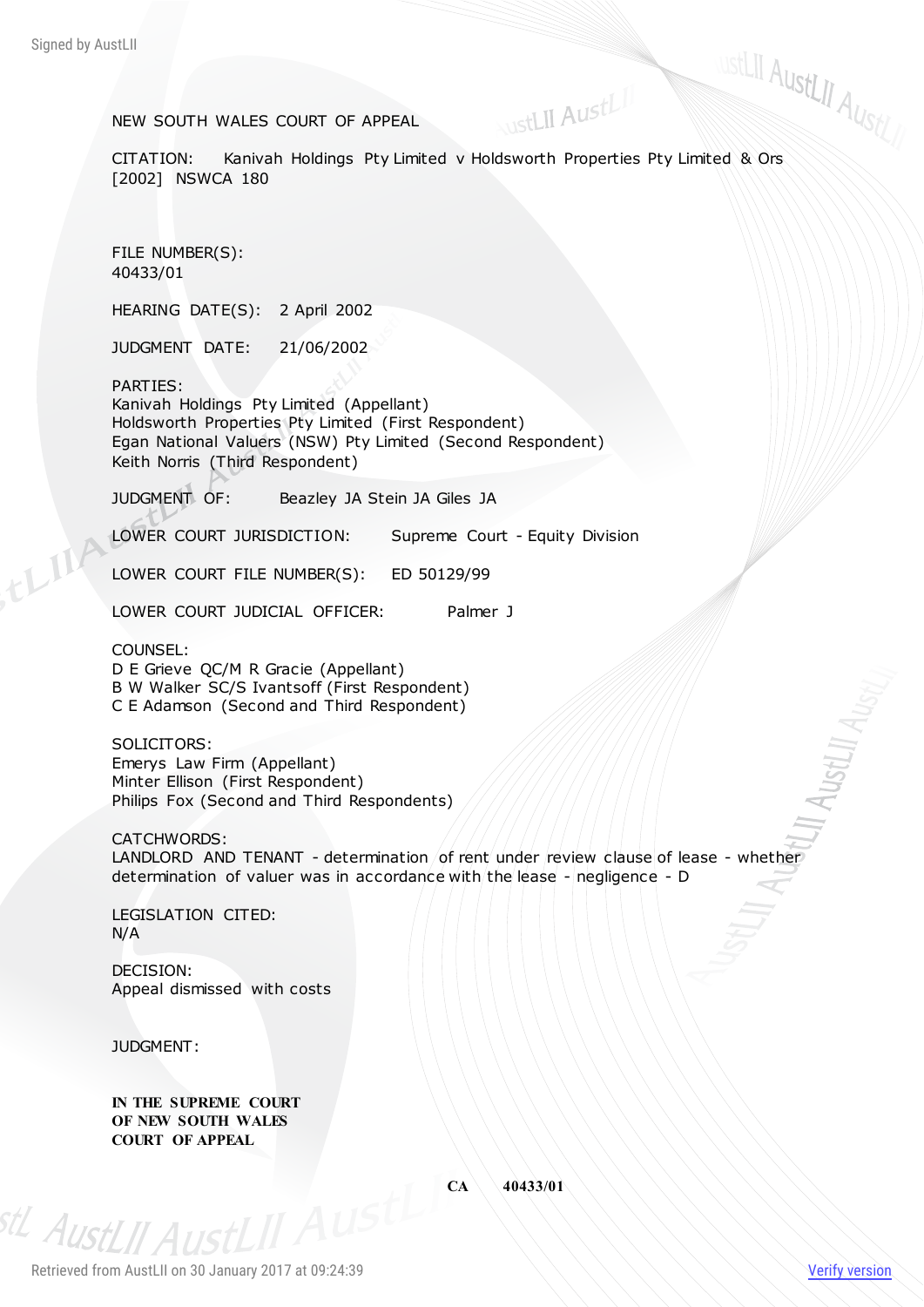**ED 50129/99**

**BEAZLEY JA STEIN JA GILES JA**

## **Friday, 21 June 2002**

# **KANIVAH HOLDINGS PTY LIMITED v HOLDSWORTH PROPERTIES PTY LIMITED & ORS**

**Facts**

This is an appeal from a judgment of Palmer J of 21 May 2001. His Honour dis missed a summons brought by the appellant, Kanivah Holdings Pty Limited, against the respondents, Holdsworth Properties Pty Limited (Holdsworth), Egan National Valuers (NSW) Limited (Egans), and Keith Norris. The case concerned the determination of rent under a review clause in a lease for premises AUSt<sup>lat</sup> Burwood.

The lease was assigned to the appellant on 1 April 1997. The first respondent, Holdsworth, acquired the subject land from the original lessor, the State Rail Authority, on 8 May 1997. The Lease provides for periodic rent reviews to be determined either by agreement between the Lessor and the Lessee or, if they fail to agree, by a valuer in accordance with provisions set out in the lease.

Holdsworth and Kanivah failed to agree on the current market rental under the lease and approached Mr Norris, a director of Egans and a licensed valuer. He undertook the determination of the current market rental for the land and furnished his determination to the parties on 24 September 1999.

Kanivah was dissatisfied with Mr Norris' determination and brought proceedings seeking a declaration that his determination was not made in accordance with the lease and, therefore, was of no effect. In the alternative, Kanivah claimed damages against Egans and Norris for negligence.

Palmer J was persuaded that the court was entitled to go behind the face of Mr Norris' determination and could have regard to extrinsic evidence in order to decide whether the determination had been conducted in accordance with the lease. His Honour held that Mr Norris carried out his determination having regard to the terms of the Lease and had given sufficient reasons for his determination. Palmer J also concluded that Kanivah failed in all of its attacks on Mr Norris' determination and rejected the contention that Mr Norris was negligent in the manner in which he made his valuation.

<sup>st/</sup> Aust/II AustLII Aust

ustLII AustLII AustLII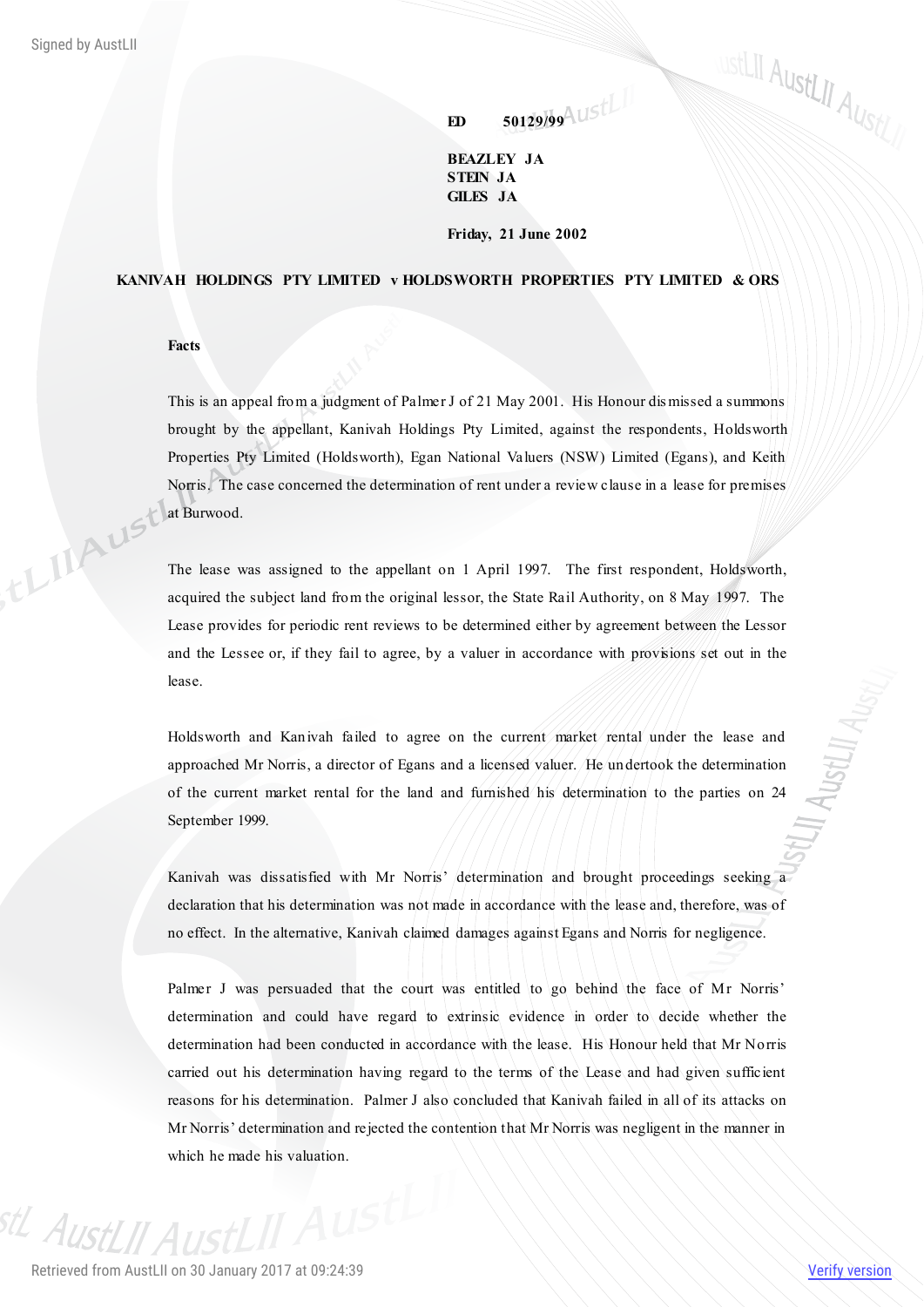## **On appeal**

Kanivah submits that his Honour erred in his approach to the issue of the valuation methodology employed by Mr Norris to reach his determination. The appellant contends that the valuer failed to determine the nature and extent of the retail and commercial development. Further, the valuer erred in determining the net lettable areas. Kanivah also submits that Norris failed to make an adjustment to comparable sales which he took into account.

**NustLII AustLII** 

**Held** (per Stein, Beazley, Giles JJA in agreement)

- 1) The decision of the valuer is final and binding. The valuation stands even if made negligently. A mistake by the valuer will only matter if it shows that the valuation was not made in accordance with the contract. A failure to take account of relevant matters (or the converse) is not a vitiating mistake.
- 2) Palmer J was correct in finding that there is no vitiating error in the determination of Mr<br>Norris. Once Norris had found the highest and box Norris. Once Norris had found the highest and best use as a retail/commercial site, he was not obliged to carry out a detailed feasibility study. He was not required to envisage with precision what building could be constructed on the site on an economically viable basis.
	- 3) The valuer did make adjustments to the comparable sales. Further, the two sales were comparable and not averaged.
	- 4) The expert did not fail to follow the usual valuation principles in the State.
	- 5) Mr Norris gave sufficient reasons to satisfy the requirement of the lease.
	- 6) There is no evidence to support a finding of negligence by Mr Norris.

## **Orders**

Appeal dismissed with costs.

**IN THE SUPREME COURT OF NEW SOUTH WALES COURT OF APPEAL**

| CA              | 40433/01          |
|-----------------|-------------------|
| ED              | 50129/99          |
|                 |                   |
|                 | <b>BEAZLEY JA</b> |
| <b>STEIN JA</b> |                   |
| <b>GILES JA</b> |                   |

<sup>stL</sup> AustLII Aust

ustLII AustLII AustLII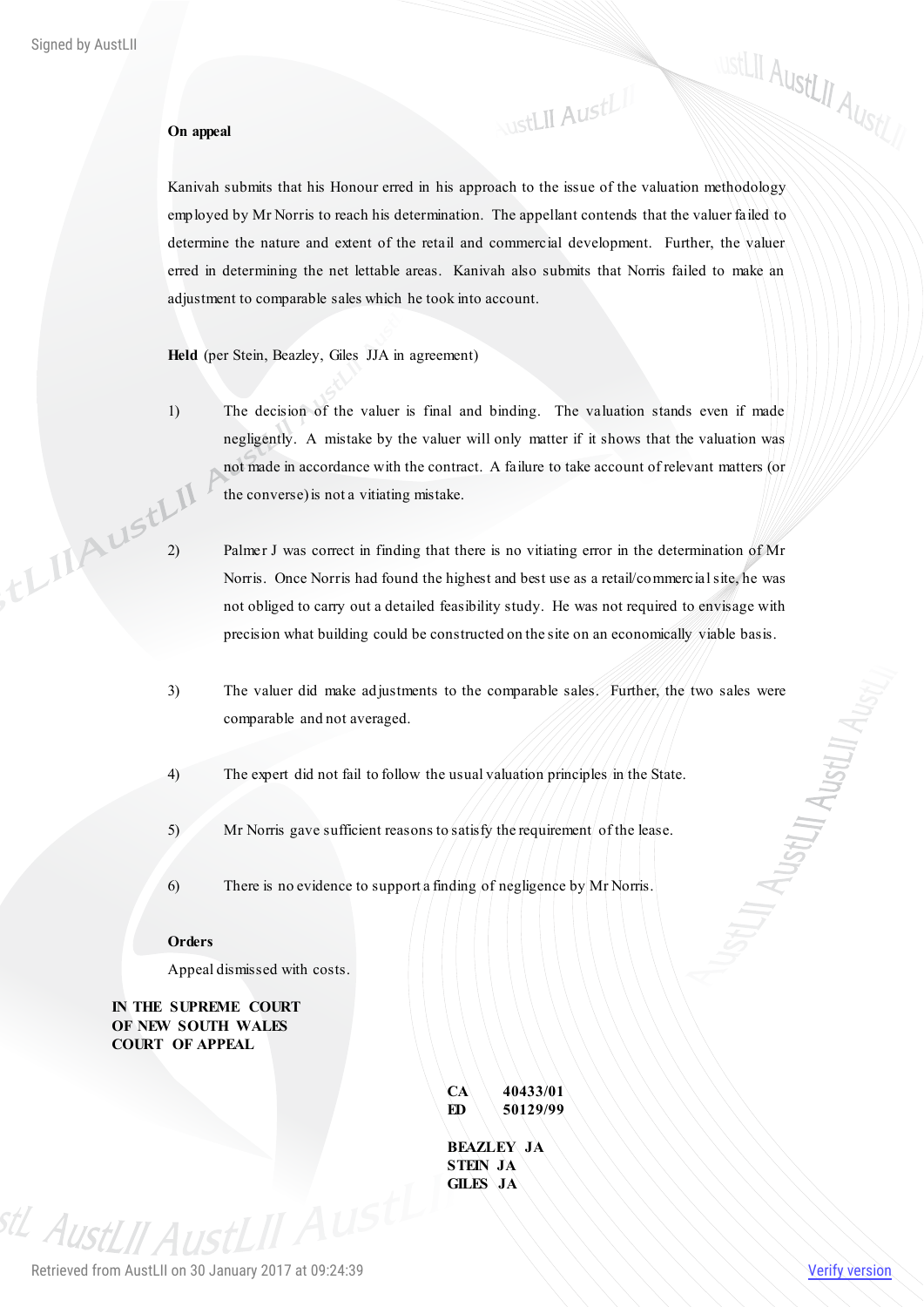# **Friday, 21 June 2002**

# **KANIVAH HOLDINGS PTY LIMITED v HOLDSWORTH PROPERTIES PTY LIMITED & ORS**

#### **Judgment**

1 **BEAZLEY JA:** I agree with Stein JA.

2 **STEIN JA**:

**Introduction**

3 This is an appeal from a judgment of Palmer J delivered in the Equity Division on 21 May 2001. His Honour dismissed a summons brought by the appellant, Kanivah Holdings Pty Limited, against the respondents, Holdsworth Properties Pty Ltd, Egan National Valuers (NSW) Pty Limited (Egans) and Keith Norris. The case concerned the determination of the rental review for leased premises at Railway Parade, Burwood. The lease is for a term of 80 years commencing on 1 January 1992 and terminating on 31 December 2071. It was assigned to the appellant on 1 April 1997. The first respondent, Holdsworth, acquired the subject land from the original lessor, the State Rail Authority, on 8 May 1997.

4 The lease provides for periodic rental reviews which require the determination of the current market rental in accordance with the lease. The third respondent, Mr Norris, is a valuer and was appointed by the appellant and Holdsworth to determine the current market rental as at 1 January 1999. The second respondent, Egans, carried on a business of real estate valuers and was approached by the parties. Mr Norris is a director of Egans and a licensed valuer. Mr Norris furnished his determination to the parties on 24 September 1999.

5 The lease provides that a valuer, in determining current market rental, acts as an expert and not as an arbitrator. His determination is to be final and binding on the parties.

6 The appellant, being dissatisfied with Mr Norris' determination, brought proceedings seeking a declaration that his determination was not made in accordance with the lease and, accordingly, was of no effect. In the alternative, Kanivah claimed damages against Egans and Norris for negligence.

#### **The lease**

7 The lease provides that the current market rental should be determined as at 1 January 1996 and as at the date of each successive third anniversary of such date, cl  $1(c)(i)$ . Clause  $1(c)(ii)$  C(iv) provides that in the event of a dispute as to the current market rental for rent reviews it 'shall be determined by a value r appointed as hereinafter provided. The determination of the valuer of the current market rental shall be final and binding …' on the parties.

8 Clause 1(f) provides that the valuer appointed must be a full member of the Australian Institute of Valuers and Land Economists of not less than 10 years standing. He shall 'act as an expert in making his determination of the current market rental and not as an arbitrator'. While the valuer is to take account of the parties' written submissions, he is 'not [to] be fettered by such submissions and shall determine the current market rental in accordance with his own judgment and opinion'.

9 Clause 1(f)(iii) provides that the valuer shall conclude his determination within two months and provide the parties 'with sufficient written reasons for his determination'.

ustLII AustLII AustLI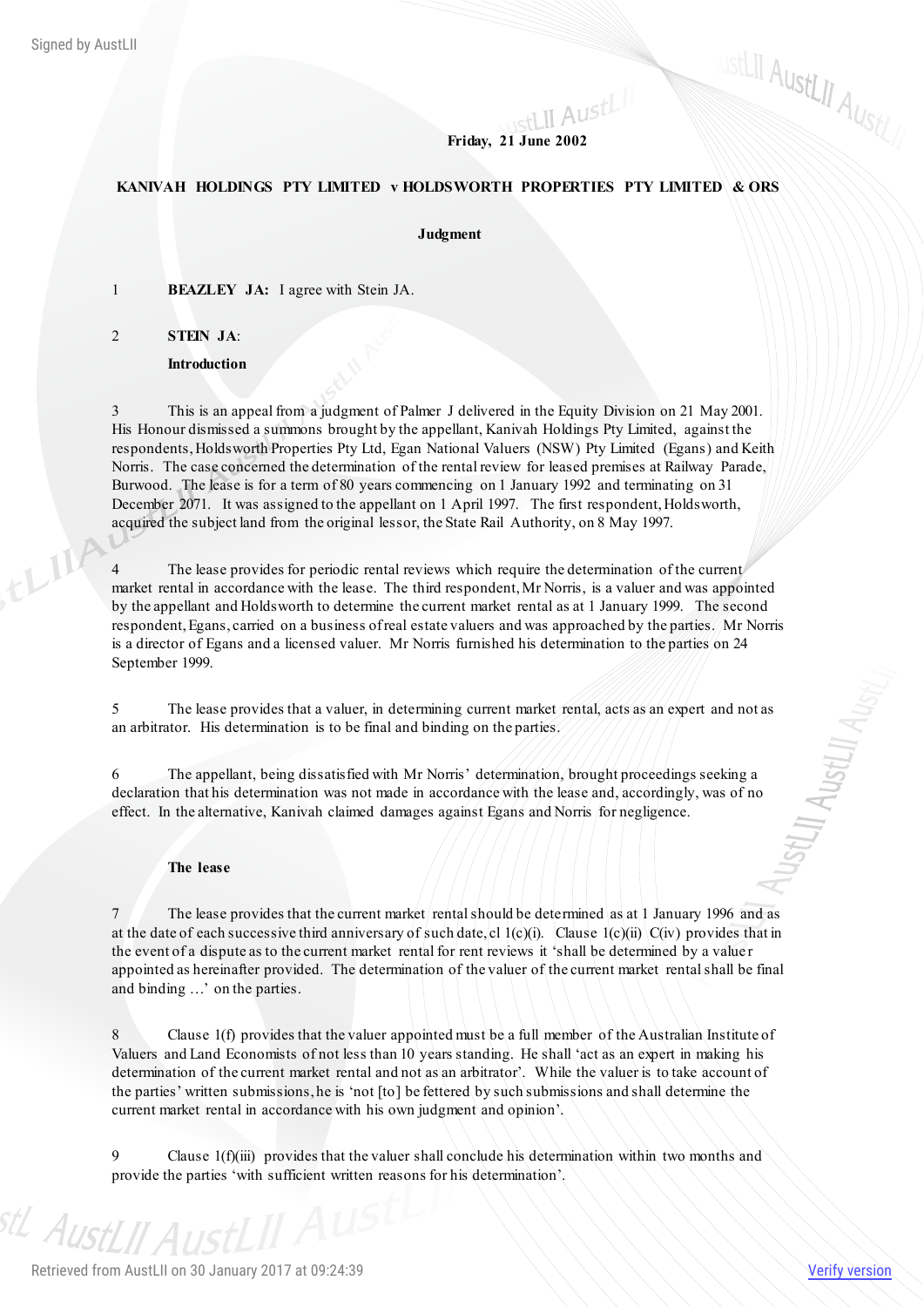TLIAUStLII !

10 Clause 1(d) contains the definition of 'current market rental' and provides as follows:

FOR the purposes of this Lease 'current market rental' shall mean the best annual rental that can at the review date reasonably be obtained for the demised premises having regard to:

- (i) the maximum annual rental that might then reasonably be obtained were the demised premises available to be leased by a willing landlord to a willing tenant with vacant possession;
- (ii) on the terms and conditions contained in this Lease;
- (iii) the position of the demised premises;
	- the highest and best use to which the demised premises may be put; and
	- the usual valuation principles in the state of New South Wales, to the extent to which those principles are not inconsistent with the criteria set out in this sub clause 1(d).

AND not having regard to:

- (iii) any building structure or other improvement erected on the demised premises by or on behalf of the Lessee after the commencement of the term of this Lease at the expense of the Lessee;
- (iv) the value of any goodwill attributable to the Lessee's business and the value of tenant's fixtures and fittings on the demised premises; and
- (v) any deleterious condition of the demised premises if such condition results from any breach of any provision of this Lease by the lessee but otherwise assuming that all covenants on the part of the Lessee contained in his Lease have been fully performed and observed.

11 It is the submission of Mr Grieve QC, on behalf of the appellant, that Mr Norris failed to have regard in particular to the matters set out in subclause (iv) and (v) above, where first appearing. That is, the highest and best use to which the premises may be put and the usual valuation principles in New South Wales. Further, he submitted that the valuer failed to give sufficient written reasons for his determination contrary to cl  $1(f)(iii)$ .

#### **The expert's determination**

12 As I have said, Mr Norris provided his written determination to the parties on 24 September 1999. He noted that he had read the submissions of the parties' valuers, inspected the subject land and also the properties relied on as comparable sales. He stated that he had spoken to the valuers to enable them to address their written submissions and to clarify various matters. The valuer added that he had also made his own inquiries and investigations.

<sup>stl</sup> AustLJJ AustLII AUS

ustLII AustLII AustLI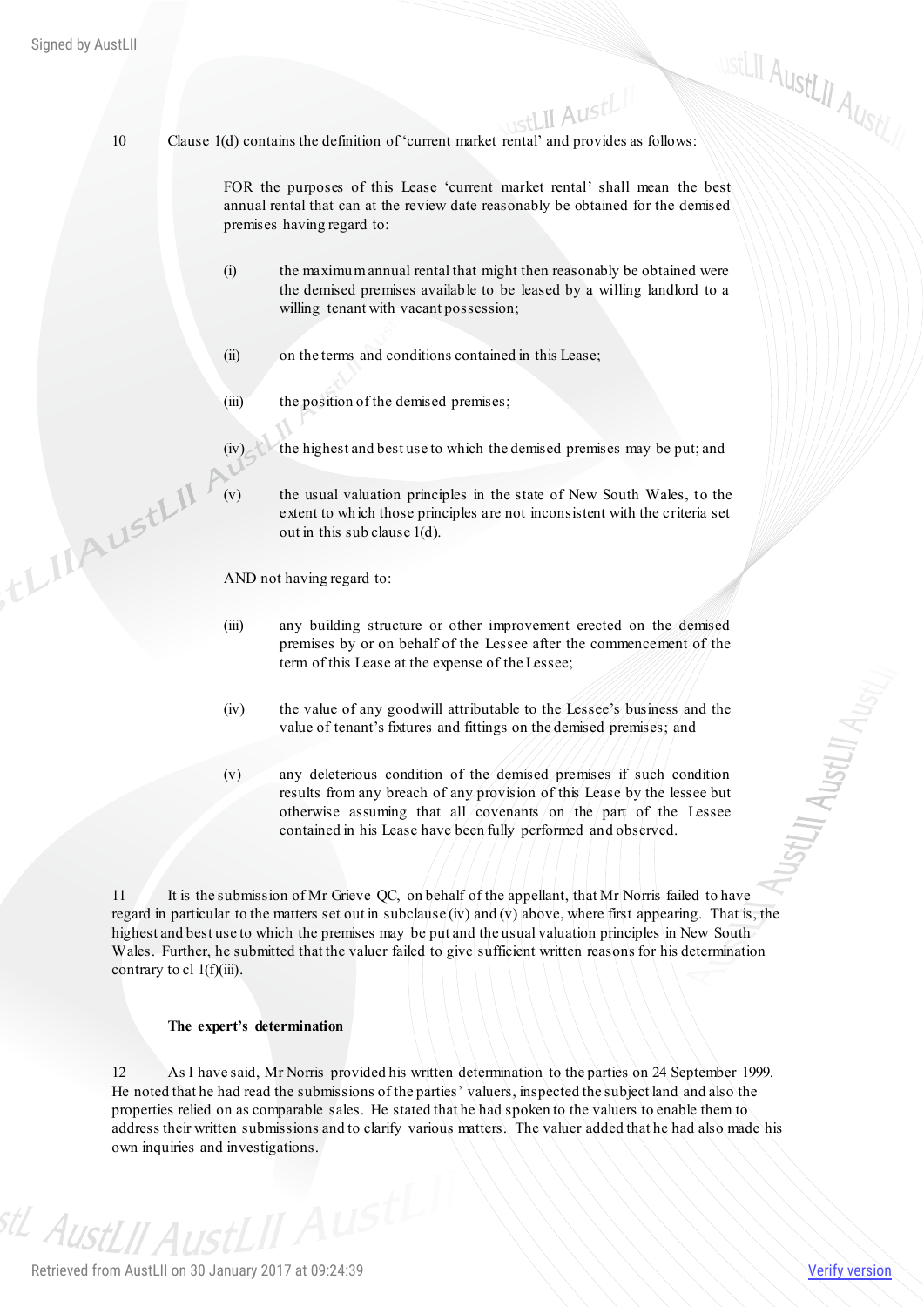$L^{1}$ 

13 After setting forth the land details and the immediate neighbourhood, Mr Norris noted two<br>13 After setting forth the land details and the immediate neighbourhood, Mr Norris noted two development approvals relating to the site, one in 1996 for a residential/commercial development and another in 1999 for a commercial office/retail development (the deferred development consent).

14 Mr Norris noted that none of the valuers were able to provide him with direct current market rents for similar sites, nor had he been able to find any. He noted the methods used by the three valuers, that of a set percentage rental return. Further, he noted that in such cases the market value of the land is generally arrived at by valuing it according to its 'highest and best use'. Mr Norris considered that an appropriate ground rental return was 8% to be applied to the highest and best use land value.

15 In dealing with the highest and best use of the land Mr Norris contrasted the approach of the valuers for the parties. The lessor's valuers submitted that the highest and best use was for ground floor retail/commercial with a high-rise residential tower.

16 The lessee's valuer argued that residential development was not feasible. Mr Norris accepted this argument and said that he concluded that the highest and best use of the land was as a retail/commercial site.

17 This finding of the highest and best use is not challenged by the appellant on the appeal. Indeed, the appellant agrees with it. However, Mr Grieve submits that the valuer erred in taking the next step. It is submitted that the valuer had to work out what kind of building could be constructed on the site and on an economically viable basis. This, it is contended, he failed to do.

18 Under the heading 'Commercial Site Value' the valuer made the following determination:

In considering the value of the subject site for commercial/retail development I have considered comparable sales evidence and a land residual exercise having regard to the existing commercial Development Approval.

I consider commercial site sales evidence at Parramatta to be the most comparable evidence available.

After adjusting the above evidence for shape, size, location and timing I consider that the subject commercial site indicates a value of \$320 per square metre NLA.

I note further that the site has been subject to the following sales:

Lessor's Interest Purchased from SRA on the 18th May, 1997 for  $\vert$  \$2,110,000

Lessee's Interest Purchased

on the 1st April, 1997 for  $$2,021,370$ 

Total Consideration for Lessor's/Lessee's Interests \$4,131,370

Having regard to the deducted rate per square metre of NLA, I have concluded the market value of the land on a commercial redevelopment basis, at the relevant date to be (rounded) **\$4,350,000.**

Application of my concluded ground rental rate of 8% results in the following calculation:

<sup>stL</sup> AustLII Aus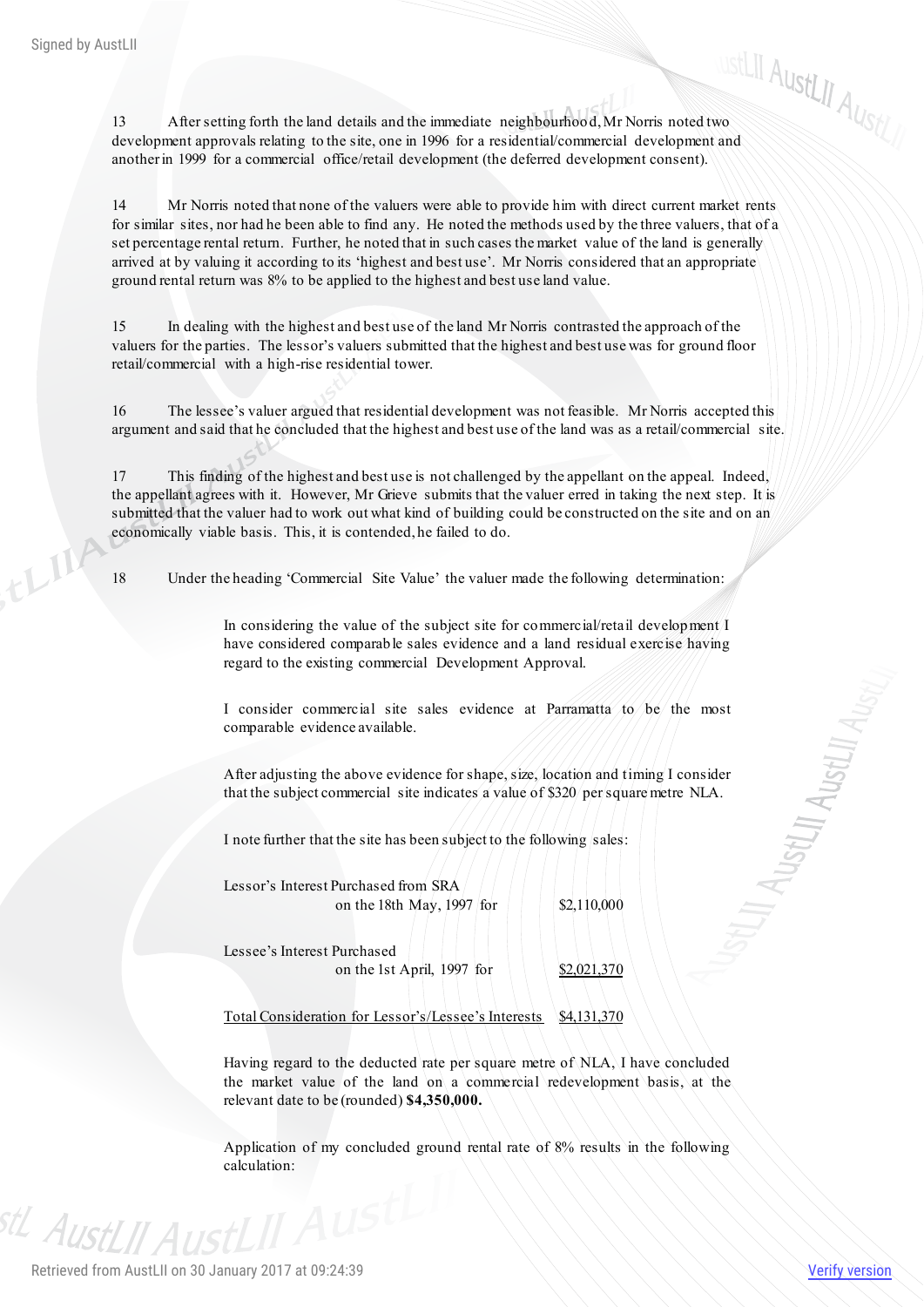, the MAUSELINE

 $$4,350,000 \times 8\%$   $$348,000$ 

#### **The decision of Palmer J**

19 Palmer J was persuaded that the court was entitled to go behind the face of Mr Norris' determination and have regard to extrinsic evidence in order to decide whether the determination had been conducted in accordance with the lease. In this regard, it may be noted that Mr Norris himself gave evidence. Neither party disputes his Honour's admission of extrinsic evidence.

20 His Honour noted the appellant's argument that cl  $1(d)(iv)$  did not permit merely a generic determination of the highest and best use, and that this was only the first step. According to the appellant, what was then required was the determination, with precision, of what the appellant could actually and economically construct to produce the maximum lettable area at the highest possible rent. This would involve detailed feasibility studies. Because Mr Norris did not undertake this second step, his determination was vitiated. His Honour rejected the submission saying:

> Clause  $1(d)(iv)$ , in my opinion, requires the valuer to do not more than "(to have) regard to the highest and best use". It does not require him to determine what that use is as a matter of objective fact. All that he is required to do is to form an opinion of the generic highest and best use to which the Land may be put, and then to take that use into account, amongst other factors, in making his determination. That is exactly what Mr Norris' determination shows that he did.

21 Next, his Honour dealt with a contention that the valuer committed a vitiating error by taking account of the deferred development consent which related to the land. It was said that he relied upon a net lettable area of 13,549.7m<sup>2</sup> which was erroneous in that he took into account an area of 531m<sup>2</sup> owned by the council. Further, it was contended that the valuer was in error of his projected rentals to be received from all 369 car spaces when 78 of them were required for free public parking.

22 Palmer J observed that these claimed errors did not appear on the face of the determination although extrinsic evidence was relied on. His Honour held that:

> In my view, all of these criticisms are ill-founded. If Mr Norris had arrived at his rent determination solely on the basis of a land residual exercise producing a certain net lettable area, the criticis ms might have had some relevance, although even then if there was error it would have been error in working out a calculation rather than error in failing to address the correct question required by the Lease. However, it is clear from Mr Norris' determination that Mr Norris did not found his decision upon the results of a land residual exercise. He came to his conclusion using comparable commercial site sales at Parramatta.

23 His Honour also noted that Mr Norris' evidence supported this finding, particularly his evidence that in making his determination he relied on comparable sales rather than on a land residual exercise because of the many variables and uncertainties involved in the latter.

24 The judge then turned to the attack made by the appellant on the valuer regarding the claimed failure to have regard to usual valuation principles in the State. Palmer J noted that the contention came down to Mr Norris using comparable sales of commercial sites but not making adjustments having regard to the subject site. His Honour however accepted Mr Norris' evidence that he did make adjustments. His Honour was satisfied that in the use which the valuer made of comparable sales, proper regard was had to valuation principles.

ustLII AustL<sub>II AustL/</sub>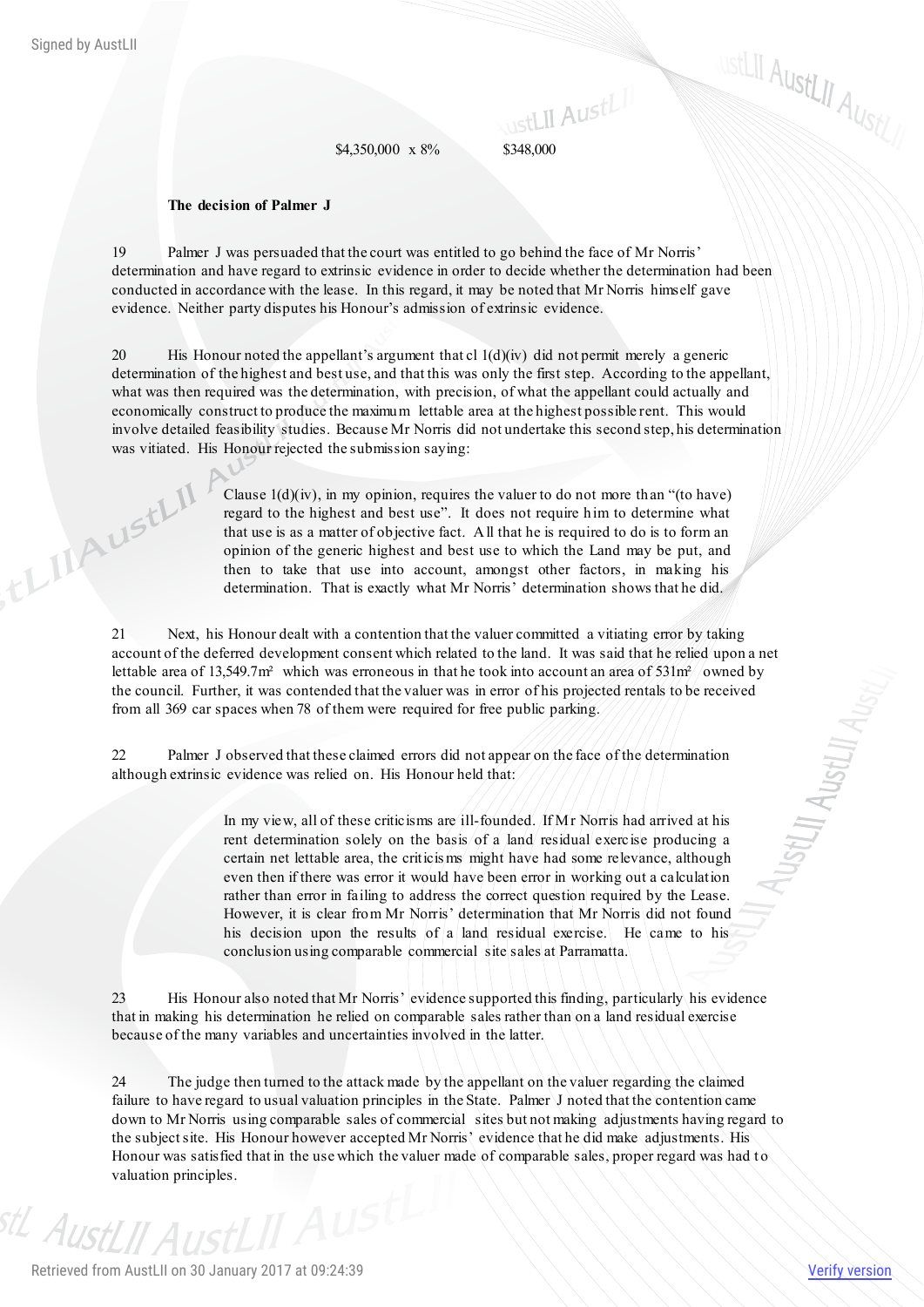EXELII<br>25 Palmer J then turned to the submission regarding insufficient reasons. It was suggested to him that ustLII AustLII very full reasons were required. However, his Honour concluded:

> In my view, the requirement of Clause 1(f) for "sufficient reasons" obliged Mr Norris to disclose what he did and why only to the extent necessary to enable the parties, with the assistance of their experts, to see whether he had complied with the requirements of Clause 1(d) by having regard to the matters to which he was obliged to have regard, and by disregarding the matters which he was obliged to disregard. If it was apparent from the face of the determination that Mr Norris had addressed himself to the right questions, as the contract required, the parties would know that the process and calculations by which he produced his answers could not in law found a claim of vitiating error. On the other hand, if it was apparent from the face of Mr Norris' determination that he had not addressed himself to the right questions, as the contract required, then the parties would know that the determination would be of no effect regardless of what process and calculations had been used. This was all the contractual requirement to give sufficient reasons was intended to achieve.

26 His Honour found that Mr Norris' reasons in his written determination were 'entirely sufficient' for their purpose.

27 The other issue before his Honour was whether the valuer, and Egans as his employer, were negligent. Palmer J noted that this claim was only half-heartedly pressed. His Honour found that the appellant had not established that the valuer was negligent.

# **The appeal**

28 Lengthy grounds of appeal were filed. However, at the hearing of the appeal they were trimmed, sensibly in my view, to confine them to a failure to have regard to clause  $1(d)(iv)$  and (v) of the lease, that is paragraphs 1.2(c) and (d) of the pleading.

29 The first of the claimed errors was a failure to determine the nature and extent of the retail and commercial development. Secondly, the valuer erred in determining the net lettable area. Further, he failed to make an adjustment to comparable sales and took an average of two comparable sales. These were submitted to be contrary to usual valuation principles in the State.

30 The appellant also pursued its claim of a breach of clause 1(f) in that insufficient reasons were alleged to have been given by the valuer in his written determination.

31 The appellant also pressed its alternative claim in negligence. In this regard, it should be recorded that there is no dispute that the second respondent, Egans, is vicariously liable for the third respondent, Norris.

32 The written submissions of the appellant were lengthy and again, it is fair to say that Mr Grieve, who did not draft the submissions, usefully limited the oral argument on the appeal. The central issue raised by him was the issue of compliance by the valuer with subparagraphs (iv) and (v) and with a failure to give sufficient written reasons. With regard to (iv) Mr Grieve did not dispute the highest and best use found by the valuer, rather Mr Norris' failure to take the next step to take account of the economic viability of the hypothetical development.

<sup>stl</sup> AustLJJ AustLII A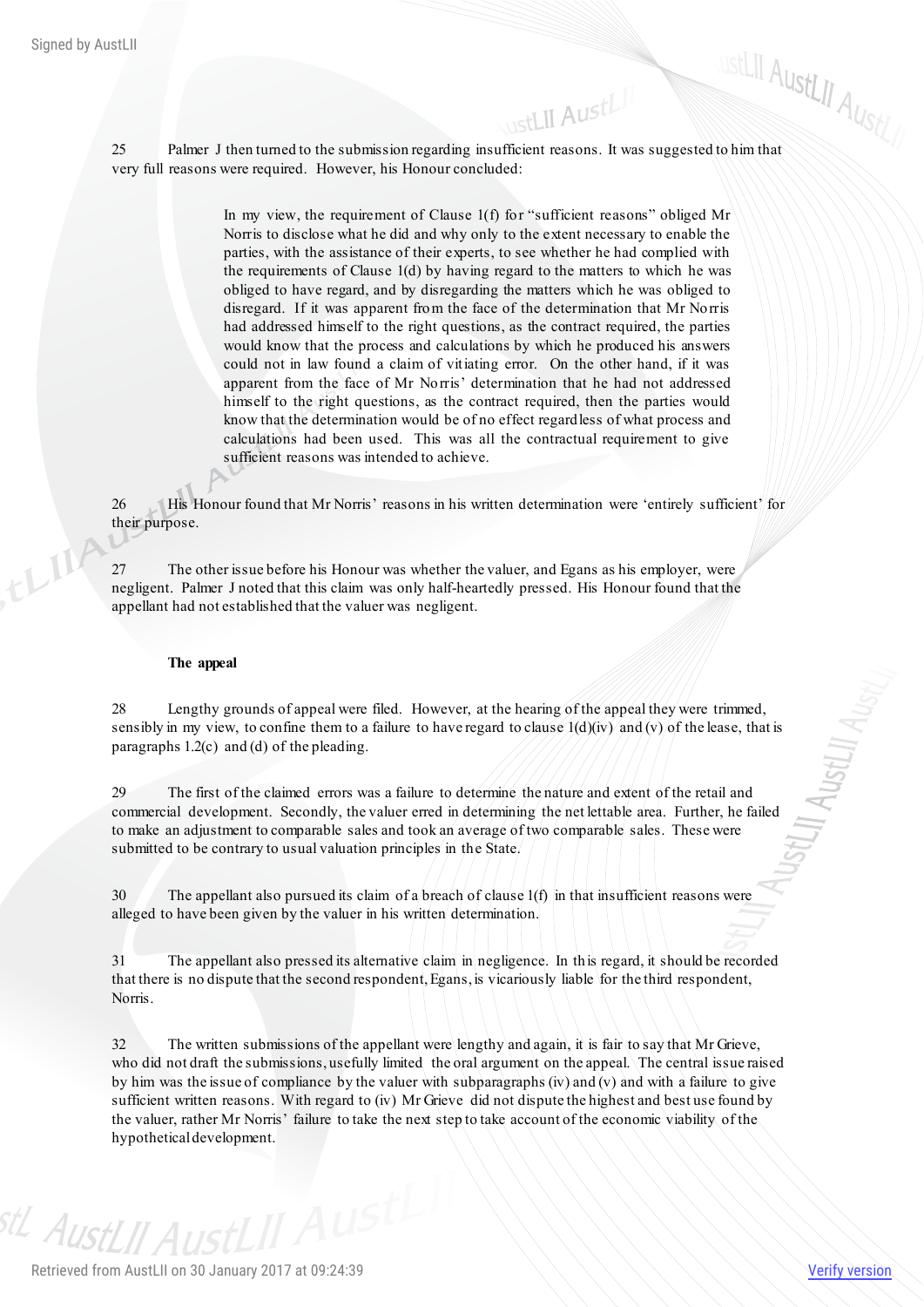$\frac{33}{11}$  It was urged upon the court that the valuer failed to test his selected highest and best use by assessing its economic viability. Further, the valuer fell into this error by his reliance upon the deferred development consent because it was pre-conditioned on the need of the developer to finalise a lease with the council over portion of the site. It was submitted that the valuer failed to take account of the fact that this would cost a premium in the order of \$1.5 million or an annual rental of \$135,000. This material was said to be contained in a letter from Arthur Andersen to the Council dated 28 May 1999, of which the valuer was unaware, although the appellant was but did not provide it to the valuer. The appellant also submitted that the valuer failed to take account of a condition of the deferred development consent which, it claimed, meant that the car parking spaces had to be provided free of charge during business hours.

34 Mr Grieve also submitted that the valuer failed to have proper regard to the usual valuation principles in New South Wales because he failed to make necessary adjustments to the supposed comparable sales. Secondly, he simply took an average of the comparables.

## **The respondents' case**

35 On behalf of the first respondent Mr Walker SC submitted that the valuer either made no mistake or no mistake of the kind discussed in *Legal and General Life of Australia Ltd v A Hudson Pty Ltd* (1985) 1 NSWLR 314, per McHugh JA at 335. He submitted that a failure to carry out a development study or full feasibility study did not constitute the status of a mistake of the kind which meant that the exercise required by the lease had been departed from.

 $36$  As to cl  $1(d)(iv)$ , Mr Walker noted that it is now accepted that the valuer made the correct choice of highest and best use as retail/commercial. Counsel contended that once this is accepted, the complaint is limited to *how* the valuation was arrived at, not that what the contract required to be done was *not* done.

 $37$  Turning to cl  $1(d)(v)$  counsel for Holdsworth submitted that the valuer made appropriate adjustments (see his report) and reliance is placed upon his Honour's finding of fact that the valuer did have regard to appropriate adjustments. Mr Walker noted that it was not submitted by the app ellant that the comparables were inappropriate.

38 Mr Walker submitted that it cannot be said that the valuer failed to value the correct premises. The valuer was aware of the conditions of the deferred development consent and of the need to obtain a lea se of the council's land. He well knew that the property did not include the council land.

39 As to the Arthur Andersen material (which was not available to the valuer) Mr Walker submitted that when it is properly understood, it is speaking of \$1.5 million solely in the context of advising the Council for the purposes of negotiation. The material was, of course, of a highly confidential value. If the valuer had made inquiries of the council, it is by no means clear what he would have been told or what, if anything, he would have made of any response.

40 In any event, the valuer did not simply adopt the deferred development consent, but utilised it as 'indicative' or as a 'guide' to floor space ratio. Essentially, he determined the valuation upon the comparable sales, see for example, Black AB 86 T. To the extent that the valuer utilised a land residual exercise, he did so as a 'check' only on the result of using comparables. In examining the land residual exercise, the valuer produced a number of options and spreadsheets but said that he found them to be generally unhelpful. Indeed, he found the land residual exercise itself to be unhelpful.

41 Mr Walker also submitted that there is no valuation principle in the State that can be accepted as a doctrine of economic viability. A valuer has to use his or her skill and expertise to select a highest and best use of land but does not have to carry out an economic viability study to reach a conclusion.

<sup>stL</sup> AustLII AustLII A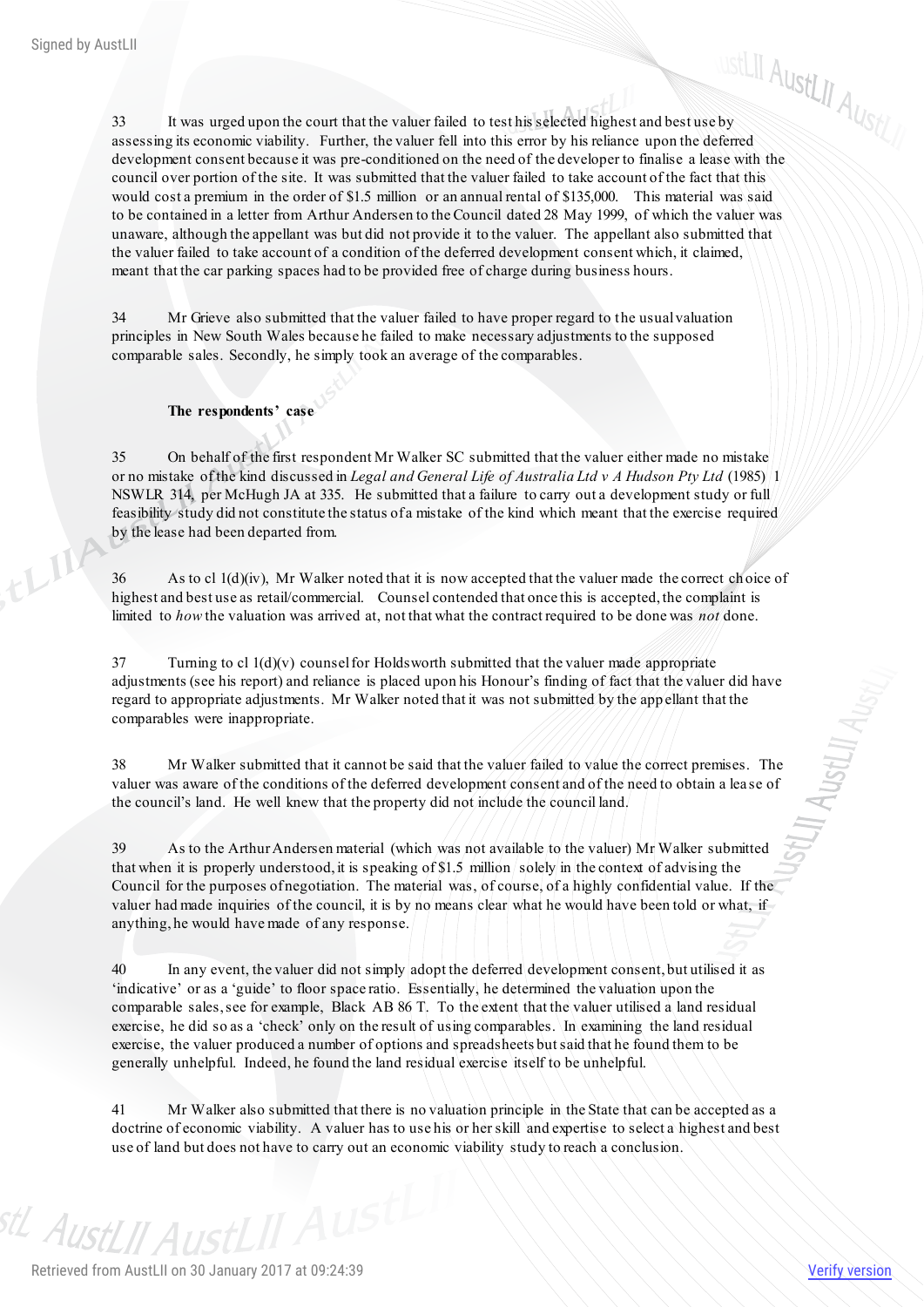42 As to the submission that the valuer breached principle in averaging the two comparables, counsel says that the point was not taken below. However, in any event, he submits that there was no breach of valuation principle because what is important is the degree of comparability, see *McCathie v Federal Commissioner of Taxation* (1944) 69 CLR 1 at 15. The valuer did not adopt a simple arithmetic exercise because he made adjustments. There was nothing to indicate that he failed to take account of the degrees of comparability of the two comparable sales.

43 The appellant further submitted that the valuer's written reasons were sufficient for the purpose for which they were required under the lease.

44 Counsel for the remaining respondents adopted Mr Walker's submissions and made additional submissions on the evidence regarding feasibility and also on negligence.

# **Consideration**

45 It is well to start with an often quoted statement of principle. In *Legal & General Life of Australia* 

*v A Hudson Pty Limited* McHugh JA stated:<br>
It will be difficult, and u<br>
valuation can be set It will be difficult, and usually impossible, however, to imply a term that a valuation can be set aside on the ground of the valuer's mistake or because the valuation is unreasonable. The terms of the contract usually provide, as the lease in the present case does, that the decision of the valuer is "final and binding on the parties". By referring the decision to a valuer, the parties agree to accept his honest and impartial decision as to the appropriate amount of the valuation. They rely on his skill and judgment and agree to be found by his decision.

46 And:

… as between the parties to the main agreement the valuation can stand even though it was made negligently. While mistake or error on the part of the valuer is not by itself sufficient to invalidate the decision or the certificate of valuation, nevertheless, the mistake may be of a kind which shows that the valuation is not in accordance with the contract. A mistake concerning the identity of the premises to be valued could seldom, if ever, comply with the terms of the agreement between the parties. But a valuation which is the result of the mistaken application of the principles of valuation may still be made in accordance with the terms of the agreement. In each case the critical question must always be: Was the valuation made in accordance with the terms of a contract? If it is, it is nothing to the point that the valuation may have proceeded on the basis of error or that it constitutes a gross over or under value. Nor is it relevant that the valuer has taken into consideration matters which he should not have taken into account or has failed to take into account matters which he should have taken into account. The question is not whether there is an error in the discretionary judgment of the valuer. It is whether the valuation complies with the terms of the contract.

47 McHugh JA found that the mistake made by the valuer was not of the relevant kind. The rent review clause made the decision of the valuer final and binding on the parties to the lease. The lease did not suggest that it would not be final and binding if it was the result of error or mistake or was unreasonable. The decision would still bind the parties.

<sup>stL</sup> AustLII AustLII A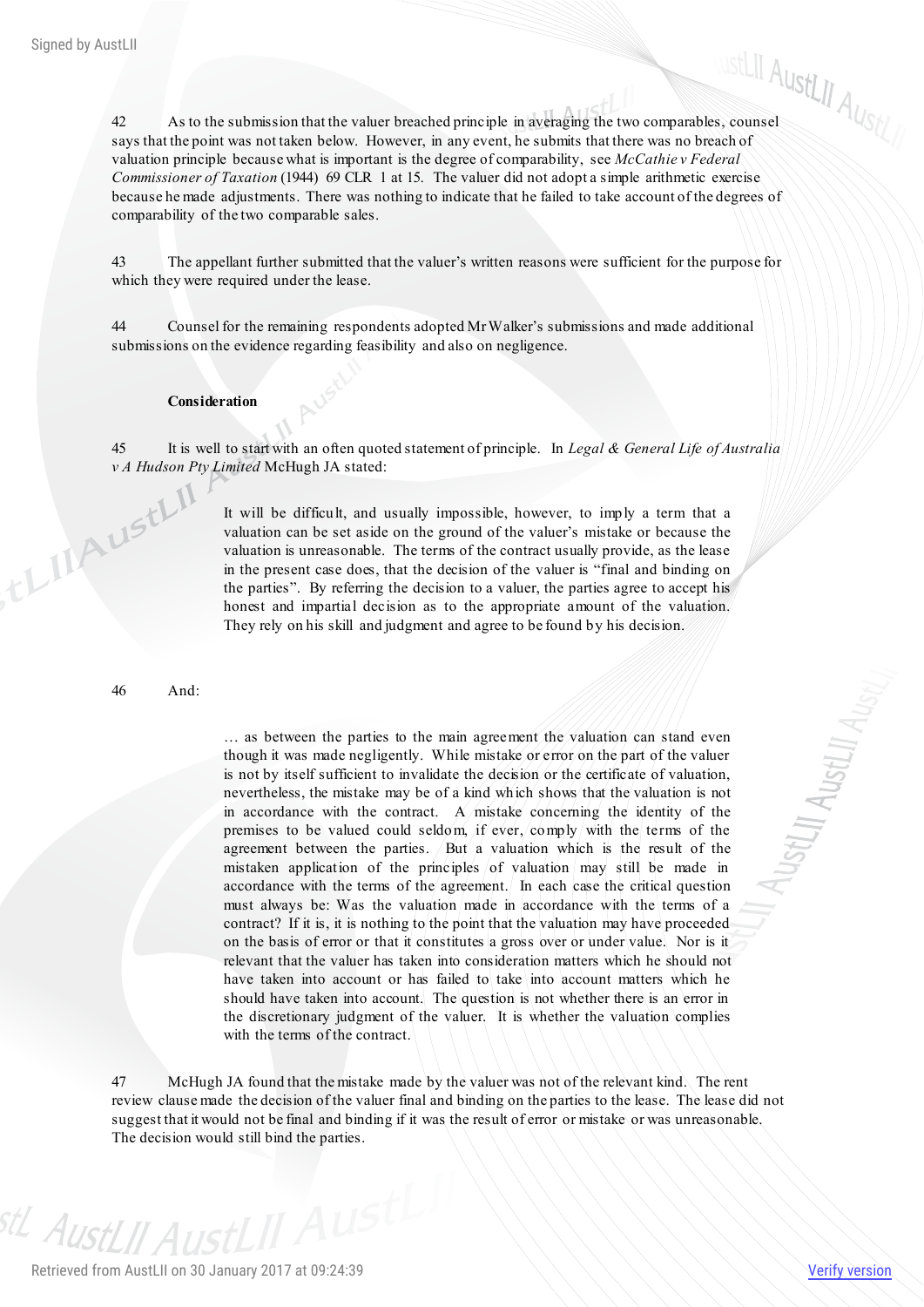48 As Mason P observed in *Holt v Cox* (1997) 23 ACSR 590 at 595 the reasoning of McHugh JA has been frequently followed with approval.

49 Mason P said:

A close reading of McHugh JA's judgment in *Legal & General* indicates that his Honour was not propounding the view that a valuation will stand regardless of error. Rather he was making the point that mistake is not itself a ground of vitiation: see also *Wamo Pty Ltd v Jewel Food Stores Pty Ltd* (1983) ANZ Conv R 50. A valuation may contain factual error or embody consideration of matters which should not have been taken into account, but it does not follow that the result is outside that which the contract contemplated would be within the realm of determination by the valuer. As McHugh JA makes plain, "in each case the critical question must always be: Was the valuation made in accordance with the terms of [the] contract? *If it is,* it is nothing to the point that the valuation may have proceeded on the basis of error or that it constitutes a gross over or under value" (emphasis added).

50 As McHugh JA observed in *Hudson*, by providing that the decision of the valuer be final and binding, the parties agree to accept the valuer's honest and impartial valuation. Th ey rely on his skill and judgment. The valuation stands even if made negligently. A mistake by the valuer will only matter if it shows that the valuation was not made in accordance with the contract. His Honour made the point that *even* if a valuation proceeded on the basis of error, or was a gross under or over value, it matters not. Further, a failure to take account of relevant matters (or the converse) is not a vitiating mistake.

51 In my opinion, Palmer J's decision was correct. There is no vitiating error to be found. Once Mr Norris had found the highest and best use as a retail/commercial site, he was not obliged to carry out a detailed feasibility study. He did not have to envisage with precision what building could be constructed on the site on an economically viable basis. The appellant's submission to this effect must be rejected.

52 In any event, it appears from a reading of the valuer's determination that he determined the current market rental having regard to the comparable sales evidence. This was within the valuer's discretion and judgment. The valuer said in his evidence that he adopted a comparable sales technique by using two commercial sites at Parramatta. His Honour accepted this evidence.

53 The use that the valuer made of a land residual exercise was no more than a check. Again, Mr Norris' evidence made this clear. In particular, when he examined a number of such options, he found them to be unhelpful. Indeed, he said that he found the whole land residual exercise unhelpful. The determination itself and the valuer's evidence, accepted by the trial judge, make it plain that the valuer made his determination on the basis of comparable sales evidence.

54 While I do not see that the valuer made any mistake with regard to the conditions of the deferred development consent, regarding car parking and including the need for the developer to obtain a lease from the council (and the associated evidence), even if they occurred they cannot be vitiating mistakes. At the highest they are errors in methodology which are not vitiating errors.

55 It is also apparent that the valuer's use of the deferred development consent was as a guide or check only. The determination was, as I have already stated, based on comparable sales evidence.

56 In relation to the comparable sales used, it is clear that the valuer made adjustments and his evidence confirmed this. He was not shaken in cross-examination and his Honour accepted the evidence.

<sup>st/</sup> Aust[// Aust[II Aus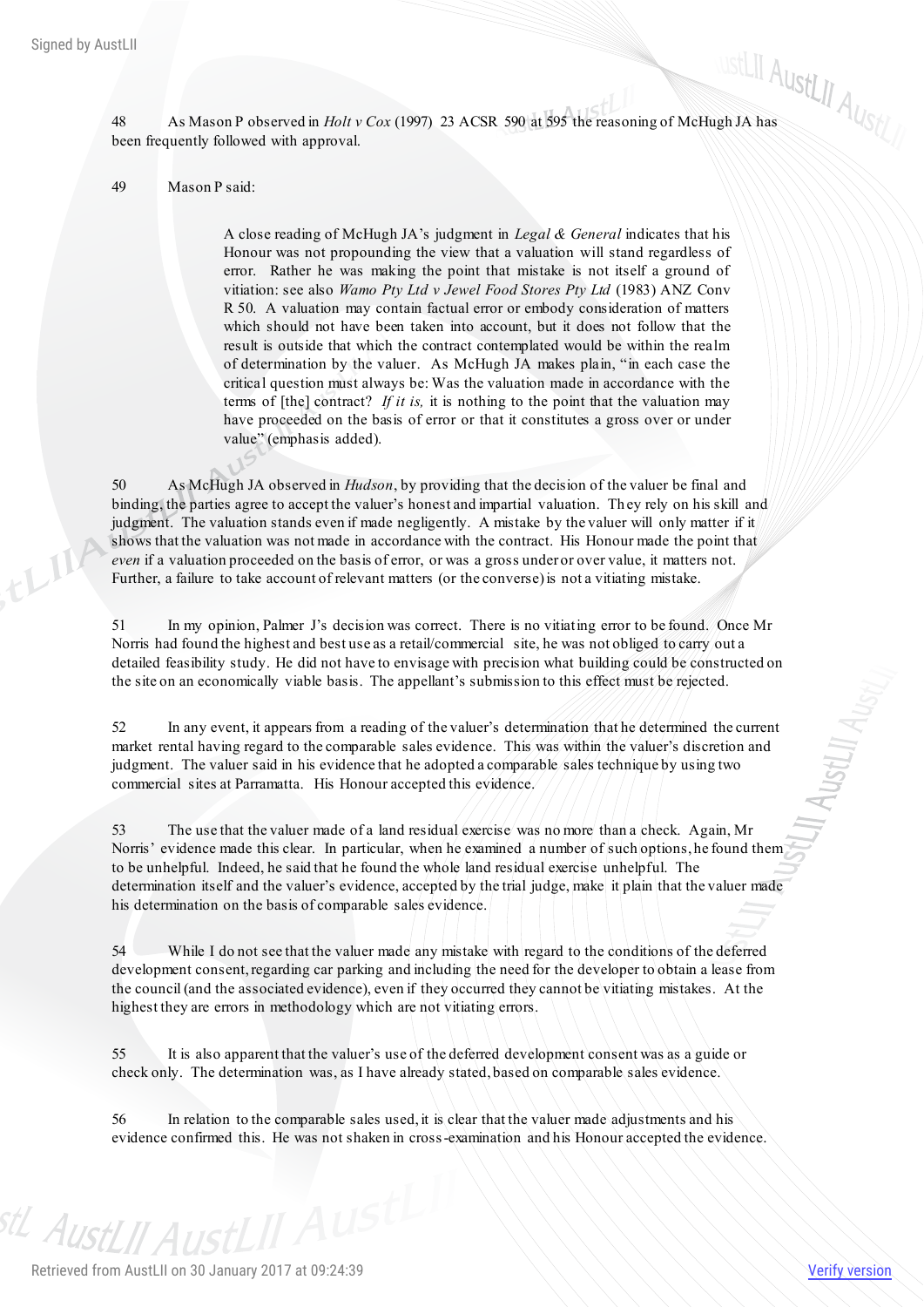$57$  In utilising the two comparable sales, there was no evidence to suggest that they were not  $\mathcal{A}_{\text{U}_S}$ comparable or that there was any error in measuring their degree of comparability.

58 This case is a far cry from *McCathie* where five properties were averaged. As compared to the present case it is easy to see the vice of the averaging referred to by Williams J at page 15.

59 I am unable to see how the expert failed to follow the usual valuation principles in the State. In this regard, I accept the submission on behalf of the first respondent that there is no valuation principle or doctrine of economic feasibility. No issue is taken that the valuer could not conclude that the highest and best use of the land was as he found. Once that is accepted, the valuer is not obliged to work out precisely what could be constructed on the land and proceed to viability studies and the like.

60 As to the submission concerning the sufficiency of reasons of the valuer, I can see no error in his Honour's approach. In my opinion, the valuer's reasons were quite sufficient for th e purposes for which they were required by the lease.

61 The reasons the valuer gave were sufficient to enable the parties to see whether clause 1(d) had been complied with in the valuation exercise. Detailed reasons, such as to be provided by a judicial officer or arbitrator, are not required. This valuer was appointed to act as an expert and not as an arbitrator. Gillard J discussed the standard of reasons usually required of a valuer in *The Commonwealth v Wawbe Pty Limited* (Unreported, Supreme Court of Victoria, 25 September 1998). I agree with his Honour's observations. The form of the particular clause in this lease requiring 'sufficient reasons' does not detract from the force of what Gillard J said.

62 In any event, even a judge does not have to detail every factor seen as relevant or irrelevant or itemise every fact taken into account. Judicial reasons are not required to be elaborate. Rather they need to be such as indicate to the parties why and on what basis the decision was made. Step by step reasons to a conclusion are not required.

63 In my view, Mr Norris gave sufficient reasons to satisfy the requirement of the lease.

64 Accordingly it is unnecessary to deal with the contention of the first respondent.

# **Negligence**

65 That leaves only the appellant's submission concerning negligence. I can see no negligence by the valuer in carrying out his valuation under the lease. He did not breach his duty of care to the appellan t in making the determination. This is particularly so given the findings that the valuer was not in breach of his obligations under the lease. Further, as I have said, the valuer was not required to carry out a hypothetical development study or the like. Nor did he breach valuation principles in making his rental determination.

66 There was no one figure appropriate for the current market rental. The valuers for the parties disagreed. Mr Norris made his own judgment and used his own skill and expertise. That was what he was employed to do. Since valuers might well differ as to the result, it is difficult to see how Mr Norris' determination could be said to be the product of negligence. On its face it was a rational determination. No error was established in the manner in which he carried out the valuation which can be said to be in breach of his duty of care to the appellant

67 I can understand why his Honour said that the submission on negligence was only 'half-heartedly pressed by Kanivah' and that the submissions were perfunctory. I agree with Palmer J that there was no evidence which would support a finding of negligence by Mr Norris.

<sup>stL</sup> AustLII AustLII F